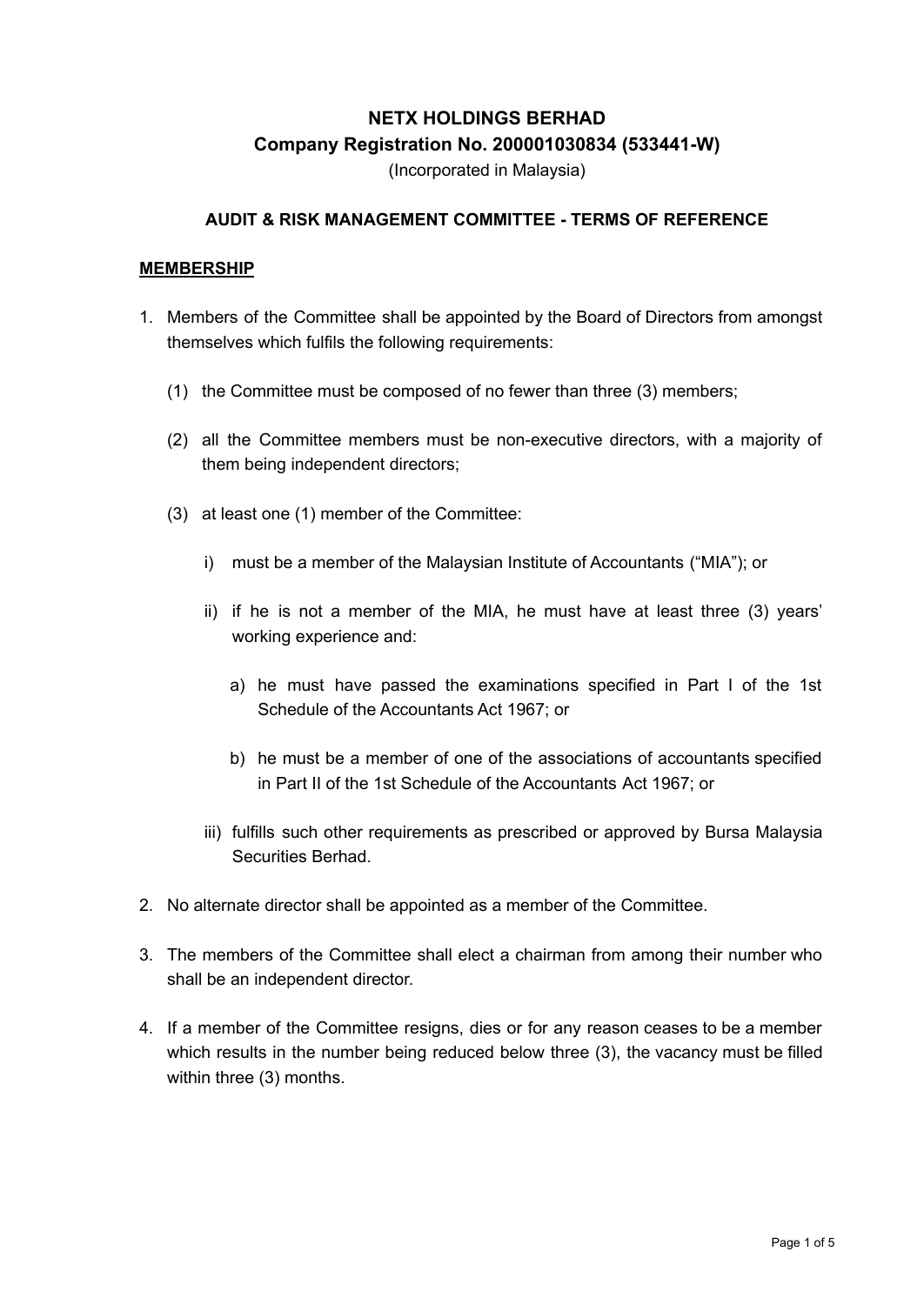## **RIGHTS**

The Committee shall in accordance with the procedure determined by the Board of Directors and at the cost of the Company:-

- (a) have authority to investigate any matter within its terms of reference;
- (b) have the resources which are required to perform its duties;
- (c) have full and unrestricted access to any information pertaining to the Company;
- (e) have direct communication channels with the external auditors and person(s) carrying out the internal audit function;
- (f) be able to obtain independent/external professional or other advice; and
- (g) be able to convene meetings with the external auditors, the internal auditors or both, excluding the attendance of other directors and employees of the Company, whenever deemed necessary.

### **FUNCTIONS**

The functions of the Committee are as follows:-

- (1) To review the following and report the same to the Board of Directors:-
	- (a) with the external auditor:
		- (i) the audit plan;
		- (ii) evaluation of the system of internal controls;
		- (iii) the audit report;
	- (b) the assistance given by the employees of the Company to the external auditor;
	- (c) the adequacy of the scope, functions, competency and resources of the internal audit functions and that it has the necessary authority to carry out their works;
	- (d) the internal audit programme, processes, the results of the internal audit programme, processes or investigation undertaken and whether or not appropriate action is taken on the recommendations of the internal audit function;
	- (e) the quarterly financial report and year end financial statements, prior to the approval by the Board of Directors, focusing particularly on:-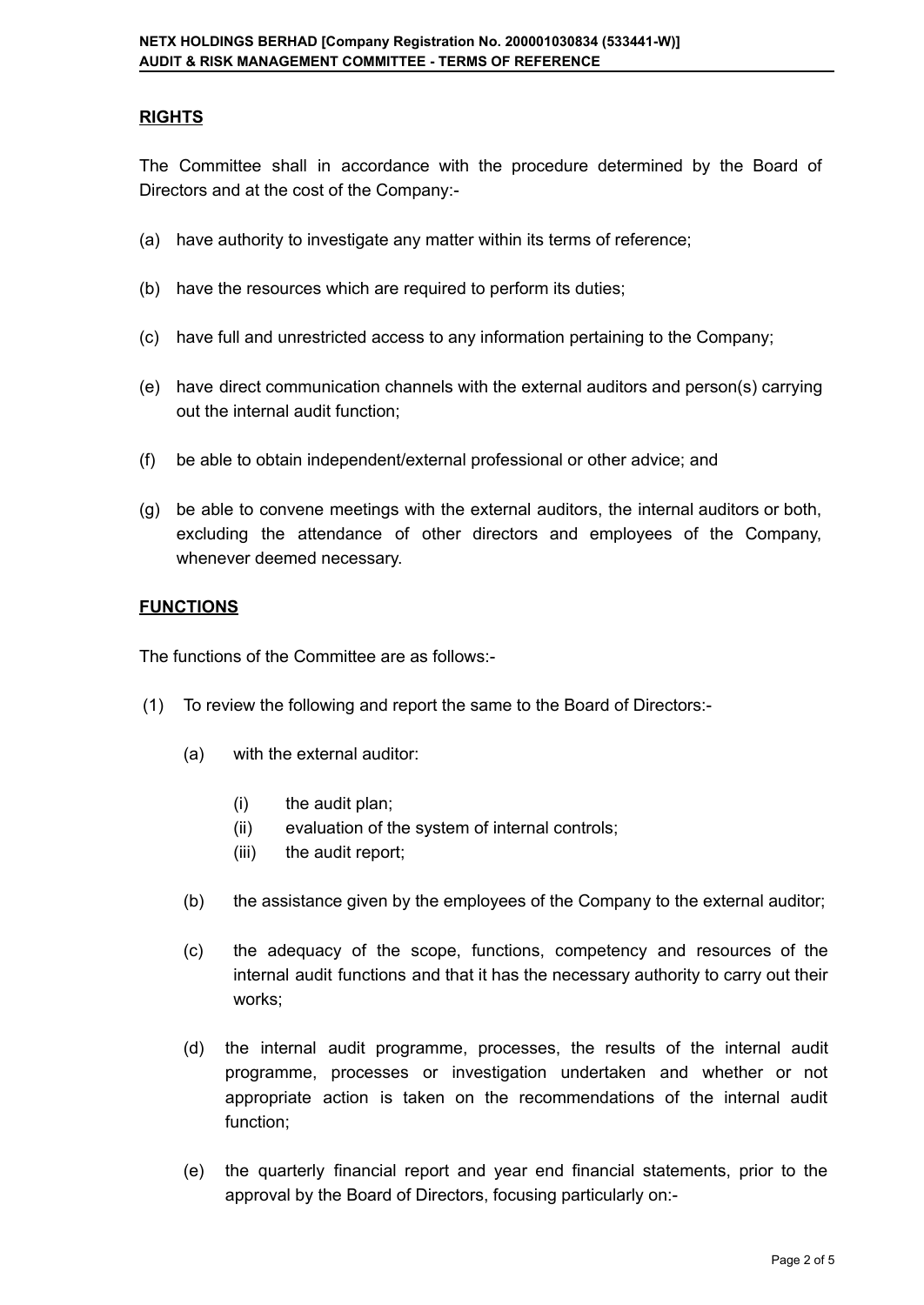- (i) changes in or implementation of major accounting policy changes;
- (ii) Significant matters highlighted including financial reporting issues;
- (iii) Significant judgements made by management;
- (iv) Significant and unusual events or transactions and how these matters are addressed;
- (v) the going concern assumption; and
- (vi) compliance with accounting standards and other legal requirements
- (f) any related party transaction and conflict of interest situation that may arise within the Group including any transaction, procedure or course of conduct that raises questions of management integrity;
- (g) any letter of resignation from the external auditors, if any;
- (h) whether there is reason (supported by grounds) to believe that the external auditor is not suitable for re-appointment; and
- (i) in relation to the risk management:-
	- (i) provide an objective view on the effectiveness of the risk management framework, review and monitor risk reporting;
	- (ii) act as an advisor, educator and change catalyst in risk and control areas in the organisation;
	- (iii) provide an independent view on specific risk and control issues, trends and events;
	- (iv) evaluate how the management is reviewing the principal business risks and assess the appropriateness of the mechanisms in place to identify, prevent and minimise these business risks;
	- (v) ensure an appropriate system is established to identify and report on areas of potential business risk timely for remedial actions to be taken;
	- (vi) recommend to the Board its findings and propose course of actions to be taken to ensure controls are put in place to address these risks. Senior management of the Group is responsible for the actions to be taken;
	- (vii) seek regular assurance from management to ensure alignment of risk management strategies and culture with the Group's business objectives;
	- (viii) seek regular assurance from management to ensure that appropriate risk reporting structure is established to facilitate reporting of risks to management and the Board; and
	- (ix) seek regular assurance from management to ensure that a comprehensive risk management approach is in place to identify risks, communicate risk inter-relationships and manage risk profiles across the organisation.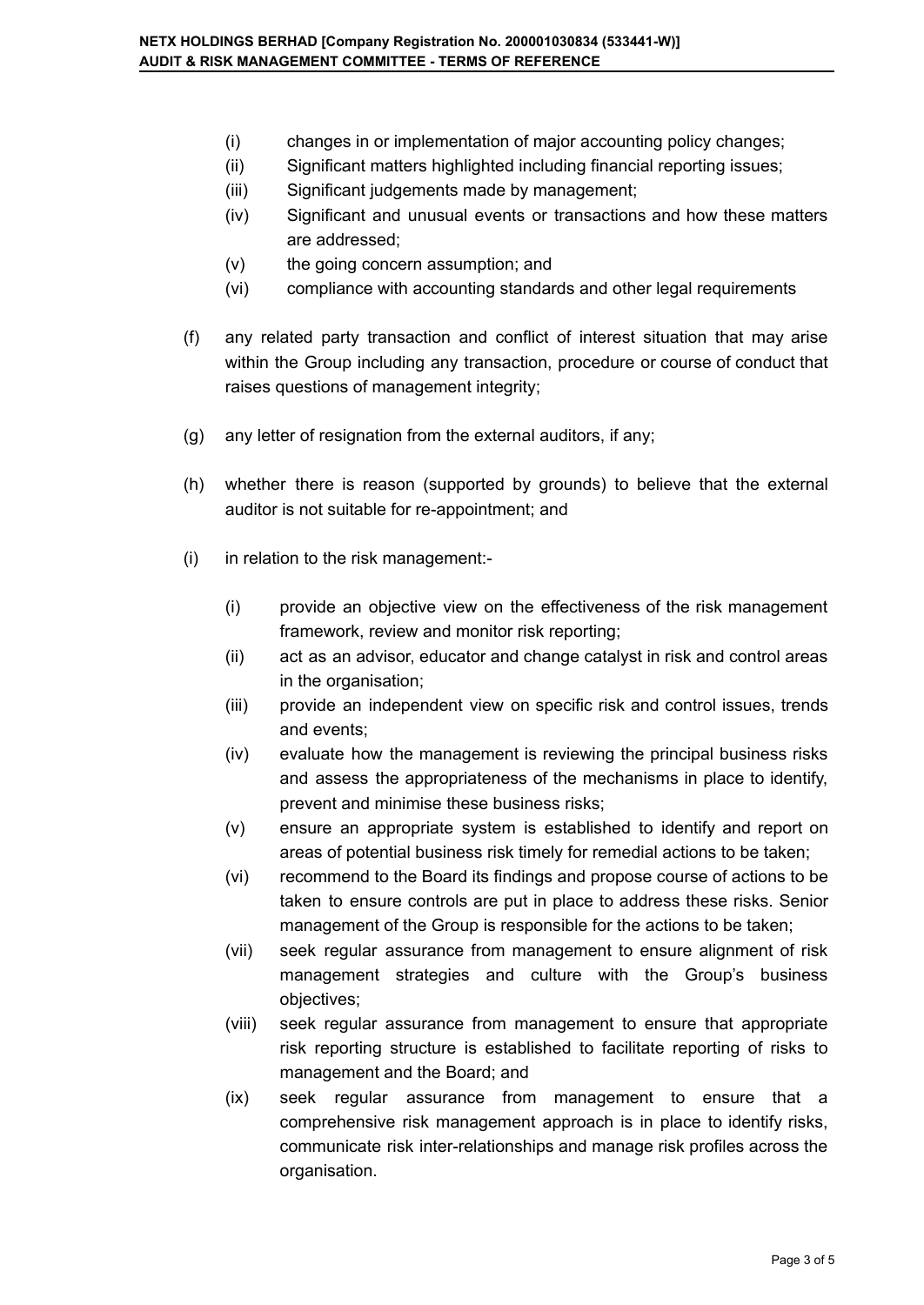- (j) the policies and procedures for assessment of sustainability and independence of external auditors;
- (k) the policies and procedures governing the provision of non-audit services by external auditors.
- (2) To recommend the nomination of external auditors and their audit fees.
- (3) To carry out any other function that may be mutually agreed upon by the Committee and the Board of Directors which would be beneficial to the Company and ensure the effectiveness discharge of the Committee's duties and responsibilities.
- (4) To report to the Board of Directors with such recommendations as the Committee deemed appropriate.
- (5) To report to the Bursa Malaysia Securities Berhad ("Bursa Securities") on any matter reported by it to the Board of Directors of the Company which has not been satisfactorily resolved resulting in a breach of the ACE Market Listing Requirements of Bursa Securities.

## **MEETINGS**

- 1. The Committee shall meet at least four (4) times in a year or a frequency to be decided by the Committee.
- 2. A minimum of two (2) independent members present shall form the quorum. The quorum of the meeting is by the presence of a majority of independent members.
- 3. Upon the request of any member of the Committee, the external auditors or the internal auditors, the Chairman of the Committee shall convene a meeting of the Committee to consider matters which should be brought to the attention of the directors or shareholders.
- 4. The external auditors and internal auditors have the right to appear and be heard at any meeting of the Committee and shall appear before the Committee when required to do so by the Committee.
- 5. The Committee may invite any Board member or any member of management or any employee of the Company who the Committee thinks fit to attend its meetings to assist and to provide pertinent information as necessary.
- 6. The Company must ensure that other directors and employees attend any particular Committee meeting only at the Committee's invitation, specific to the relevant meeting.